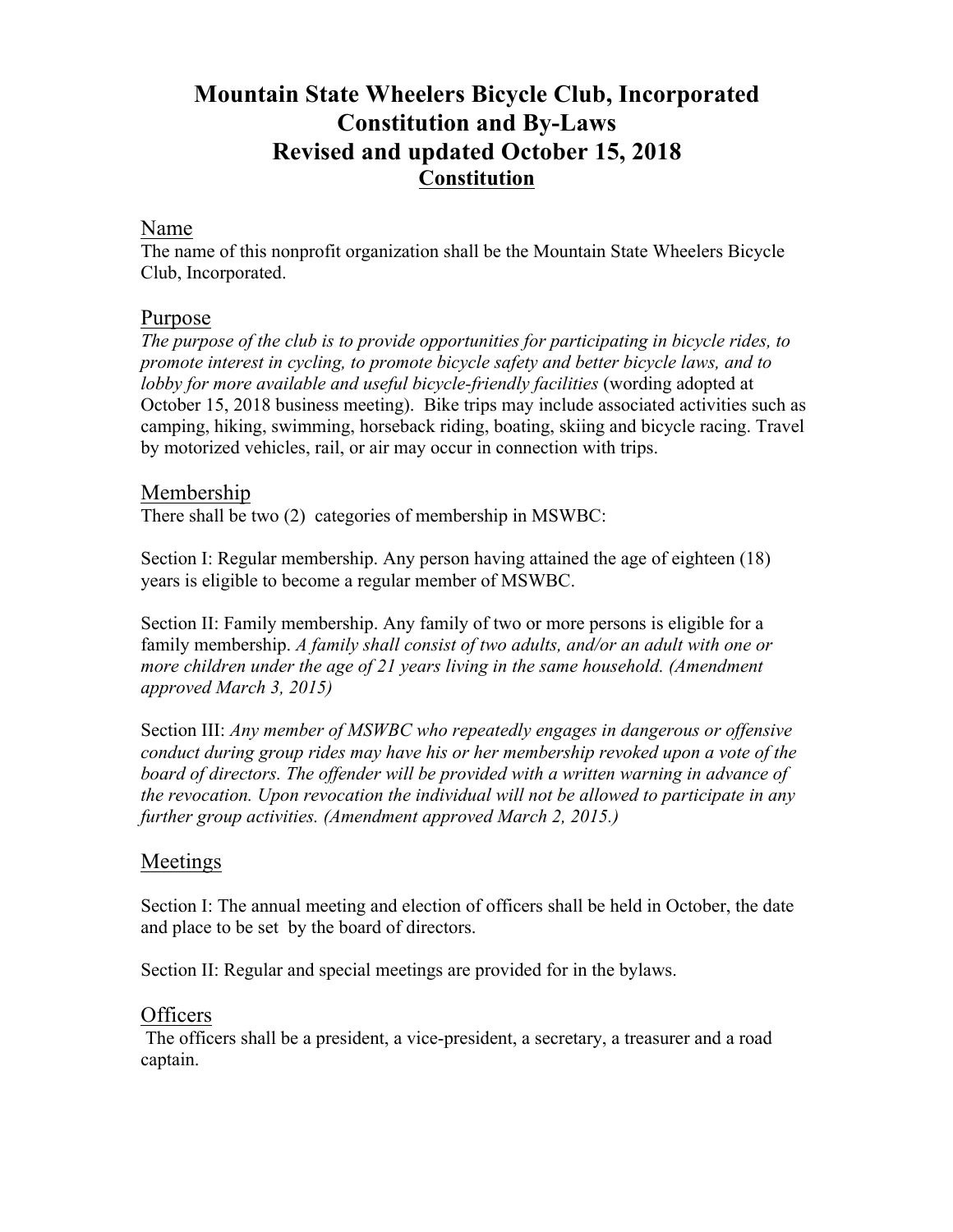#### Elections

Elections of officers shall be held as authorized in the bylaws.

## Board of Directors and Committees

The board of directors shall be composed of the officers of the club and the chairpeople of the standing committees. These committees are provided for in the bylaws.

## Dues

The amount of annual dues shall be determined by a simple majority vote of members present at any duly constituted meeting. Dues are payable with membership forms*, or through currently accepted electronic means, February 1 of any given calendar year, and membership shall run from February 1 though January 31 (*wording adopted at the October 15, 2018 Wheelers business meeting).

#### Amendments

This constitution and bylaws may be amended by a two thirds majority vote of regular and family members over the age of eighteen (18) that are in good standing at any regular or special club meeting with a quorum present. The members shall have been given a minimum of fourteen (14) days notice of the proposed action.

## **Bylaws**

## Meetings

Section I: Regular meetings of the club shall be held in the months of March and October. Meetings may also be held before any scheduled ride.

Section II: Special meetings may be called at the request of any two club officers; at least two weeks notice shall be given to all club members by *postal mail, telephone, or any currently accepted electronic means such as the club website, social media networks, text messages or applications. The purpose of the meeting shall be stated in such communications,* and no other business transacted. (*Amendment approved March 3, 2015).* 

Section III: Board of directors meetings shall be held at such times as the board of directors may decide. One half of the board shall constitute a quorum.

Section IV: A quorum at any regular or special meeting of MSWBC shall consist of *five (5) regular and/or family members aged eighteen years or older, including officers, when notified as per the provisions specified in Section II above. (Amendment passed January 8, 2016.)*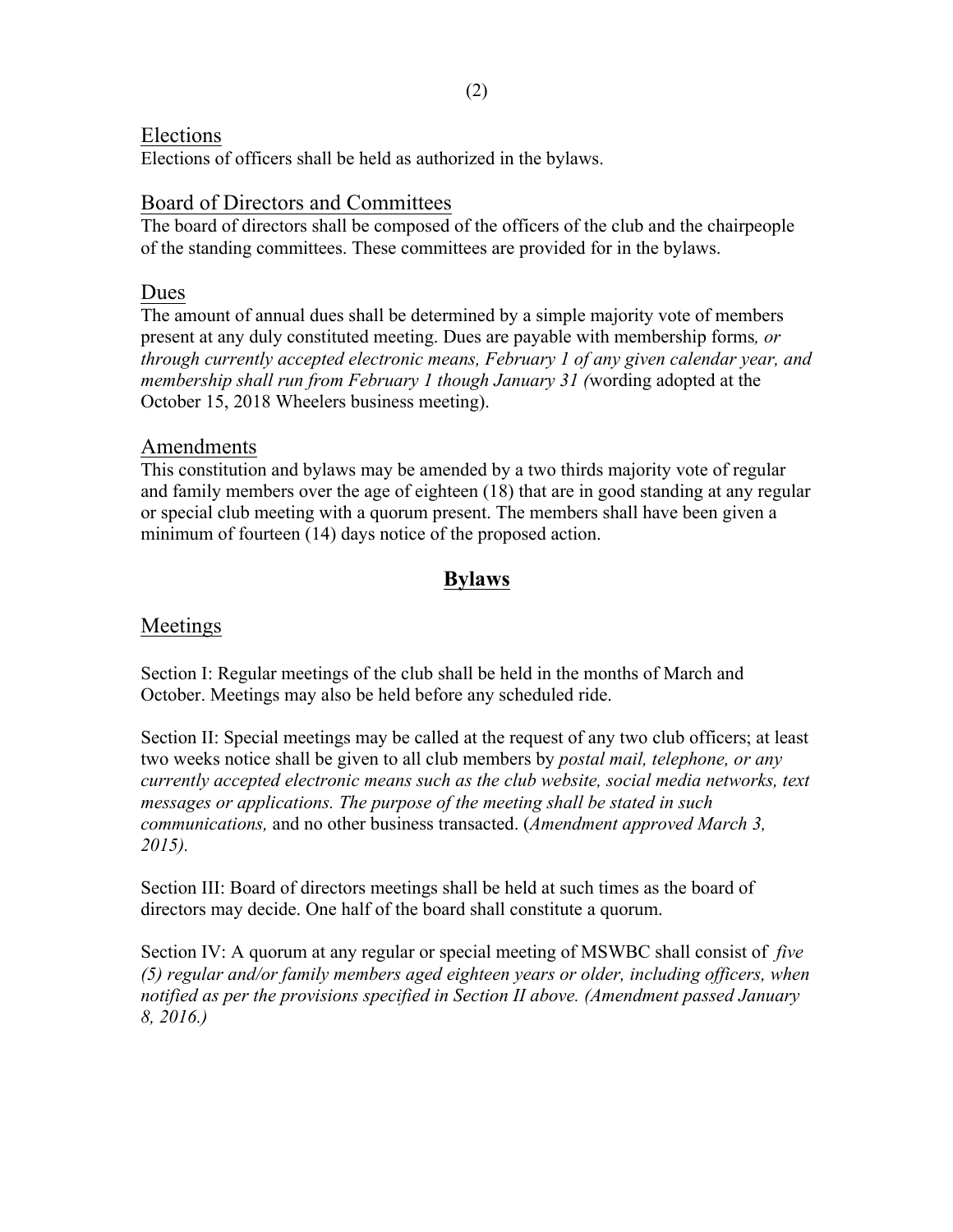#### Fiscal Year

*The fiscal year shall be from January 1 to December 31 of a given year. (Amendment approved March 24, 2005, as documented in the April 2005 issue of Spoke Notes.)*

#### **Committees**

Section I: The board of directors shall have immediate charge, management, and control of the affairs of the club in the intervals between meetings. *Committees may be created and dissolved on an ad-hoc basis to address specific concerns and issues. These committees may be combined or added to at the discretion of the board of directors* (wording approved at the October 15, 2018 Wheelers business meeting*).*

#### Elections

Section I: Election of officers shall be held at the annual meeting in October. The majority of all votes cast is necessary for election.

Section II: The term of office shall be from December 1 through November 30 of a given year or until successors are elected.

Section III: A vacancy in office during the regular term may be filled by action of the board of directors.

Section IV: At a regular meeting of the board of directors at least thirty (30) days preceding the annual meeting, the president shall appoint a nominating committee of three members to nominate candidates for the club officers. At the annual meeting, nominations may also be made from the floor.

## Club Grant Request and Award Process

Proposals for financial support from the Mountain State Wheelers Bicycle Club are to be made in writing or by computer file in Word format, submitted to one of the officers by March 1 or September 15th, so they may be distributed to the membership prior to the semiannual meetings. Proposals must be related to the promotion of bicycling, bicycle safety, or enhancing the bicycling community. Proposals shall be two pages or less and must specify the proposed use and anticipated results of the requested funds, as well as a general budget for the funds.

The officers shall distribute the proposal to the paid membership of the Club by e-mail, publication in the Club newsletter or posting on the Club website, prior to the date of the next semiannual meeting.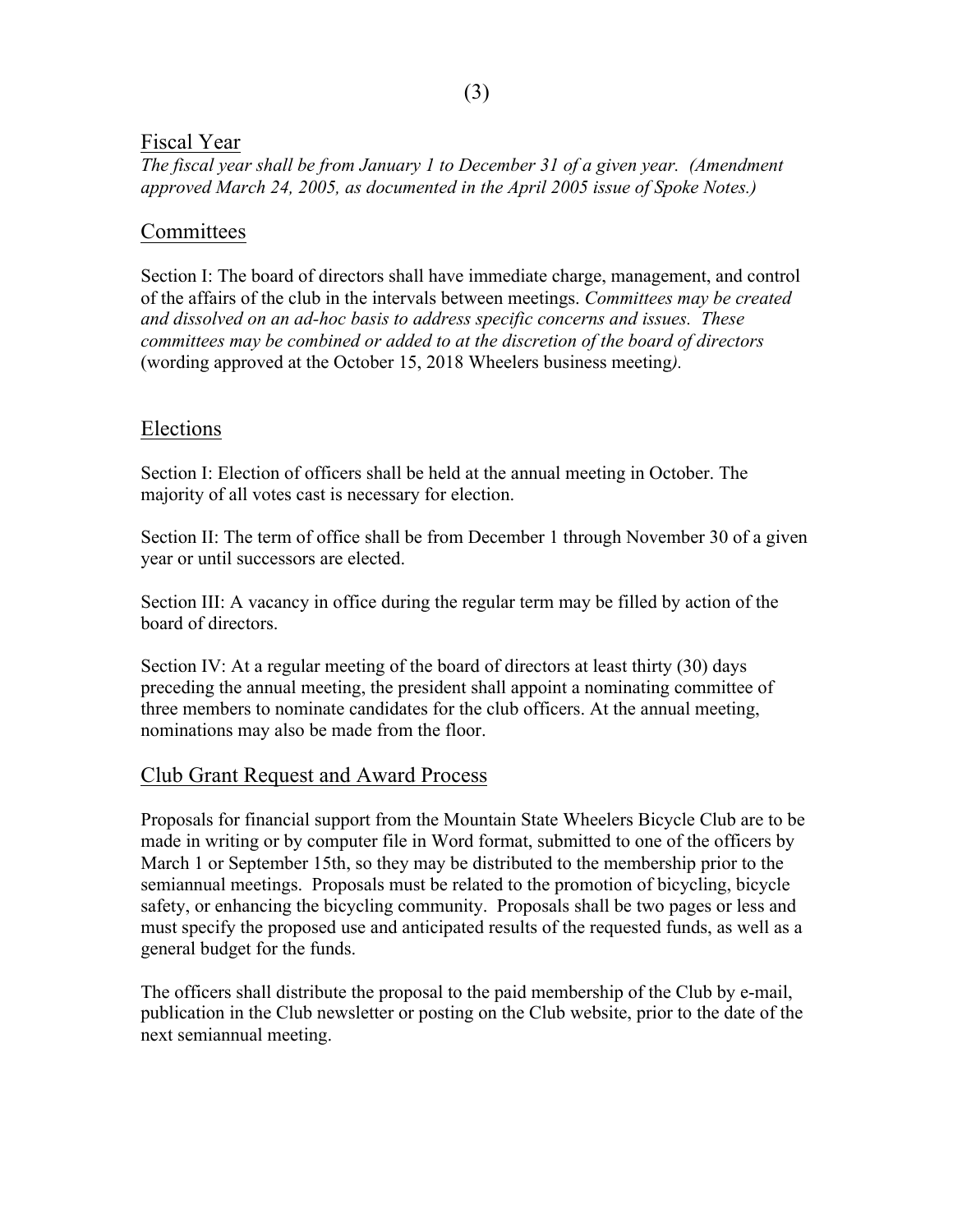The approval of the proposed funding request will be by majority vote at the semiannual meetings. The Club treasurer will prepare an estimated budget for normal Club operating expenditures. Total combined annual funding for all proposals will be limited to Ten Percent (10%) of the total asset balance after deduction of the estimated annual operating expenses.

It is expected that organizations or persons receiving awards from the Club will subsequently report on the project, either in writing or by oral presentation at a subsequent Club meeting. (*Amendment approved at Fall 2007 meeting, October 16, 2007.)*

## Duties of Officers

The president shall coordinate and supervise total club programs, and preside at club and board of directors meetings.

The vice-president shall assist and serve in the absence of the president and may also serve as chairperson of one of the standing committees.

The secretary shall keep minutes of all club and board of directors meetings and issue general notices and announcements.

The treasurer shall collect dues and pay approved bills; and shall keep proper financial records and make necessary reports to the club.

The road captain shall organize the MSWBC rides. He/she shall appoint and oversee ride leaders for each ride as he/she deems advisable to assist them or function in their absence. He/she shall arrange for sag-wagons as deemed necessary.

#### Guests

Guests may be invited by any adult member to any event unless there is a problem of capacity in transportation or accommodations; however, no individual may attend more than two events a year as a guest.

## Safety

All MSWBC members and guests shall observe safe bicycling rules on all club rides as outlined in the following:

- \*Any safety requirements issued by the MSWBC board
- \* West Virginia state law and codes
- \* L.A.W. Safety rules and code of bicycling ethics.